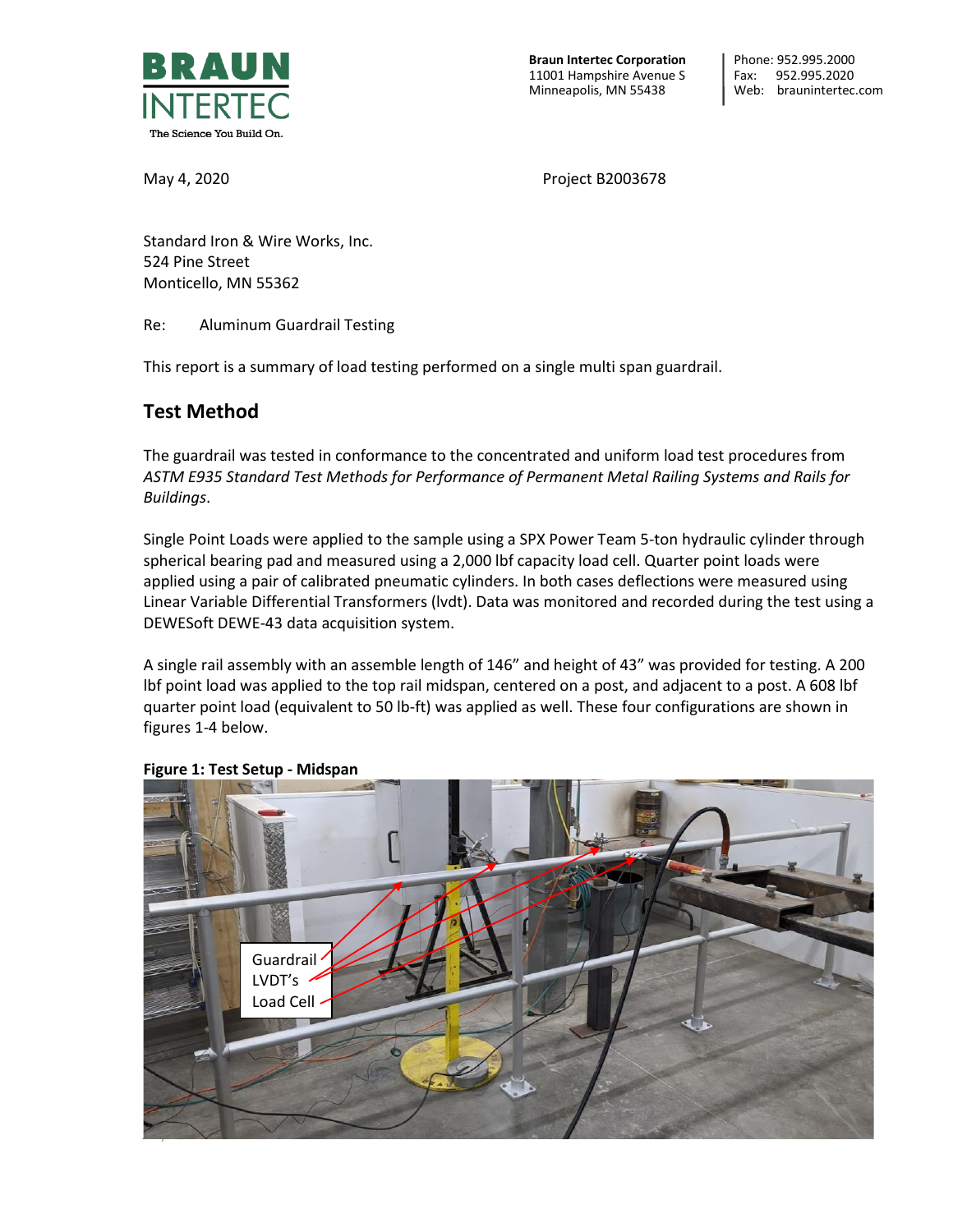

**Figure 2: Test Setup – Centered on Post**

**Figure 3: Test Setup – Adjacent to Post**



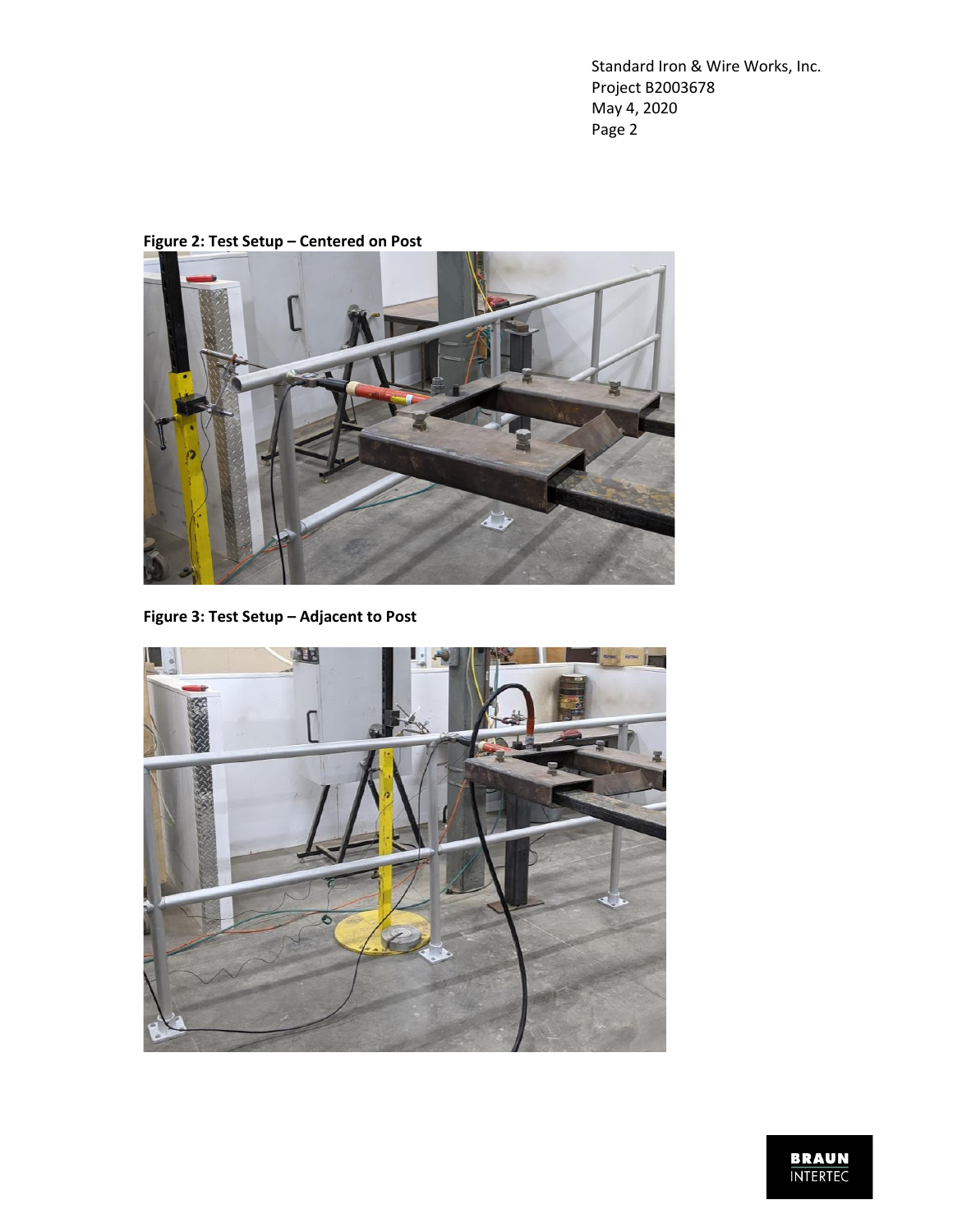

## **Figure 4: Test Setup – Quarter Point Load**

# **Test Results**

The test results for each load condition is shown in table 1 below.

### **Table 1: Test Results**

| Load Type    | <b>Test</b><br><b>Location</b> | Test Load (lbf) | Rail<br><b>Deflection</b><br>(in) | <b>Post Deflection</b><br>(in) | Permanent<br>Deflection $-$<br>Rail (in) | Permanent<br>Deflection-<br>Post(in) |
|--------------|--------------------------------|-----------------|-----------------------------------|--------------------------------|------------------------------------------|--------------------------------------|
| Concentrated | Midspan                        | 200             | 1.198                             | 1.006                          | 0.117                                    | 0.107                                |
| Concentrated | Centered<br>on Post            | 200             | NА                                | 2.173                          | NA                                       | 0.199                                |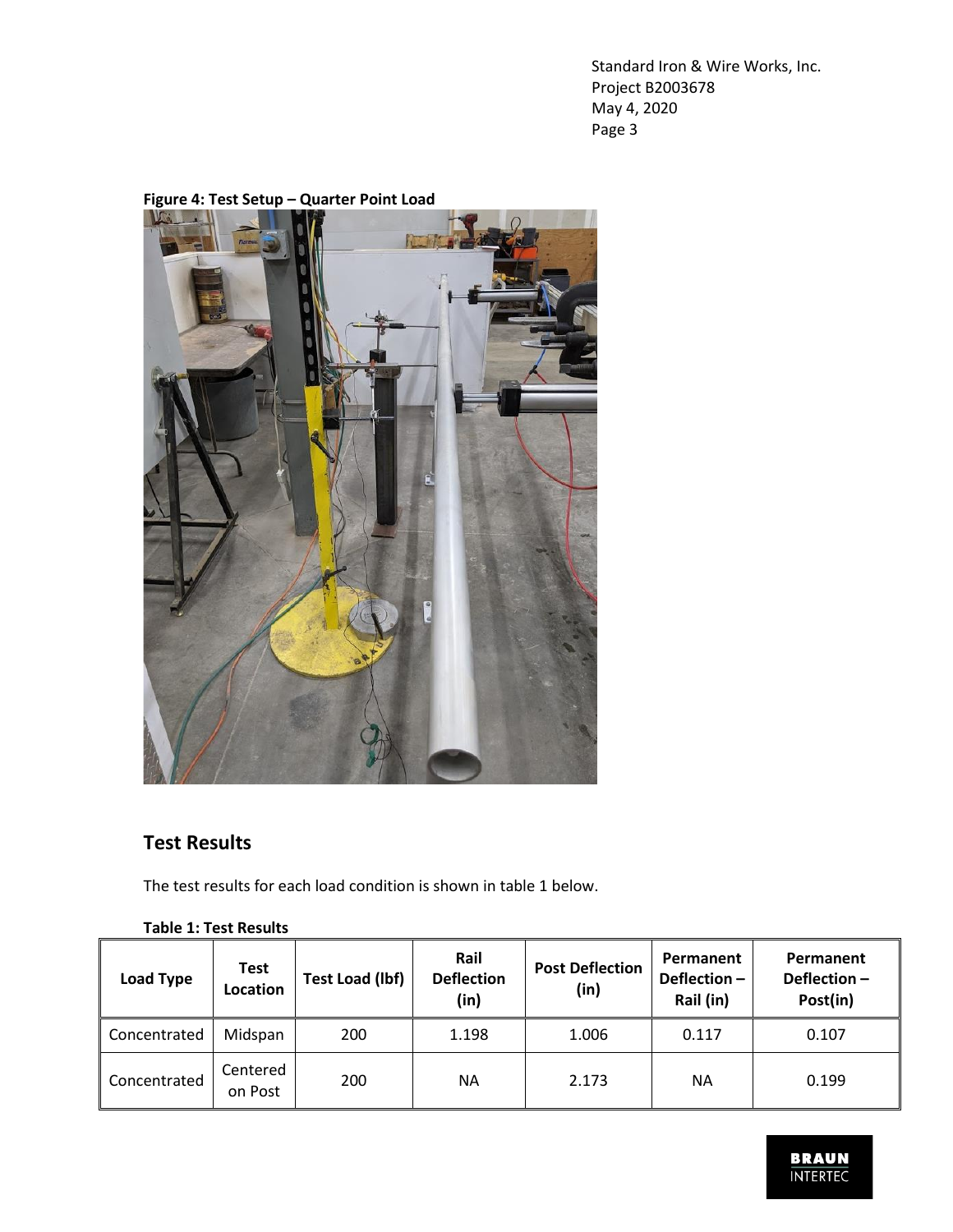| Concentrated | Adjacent<br>to Post | 200 | 0.957 | 1.095 | 0.032 | 0.048 |
|--------------|---------------------|-----|-------|-------|-------|-------|
| Uniform      | 1⁄4 Point           | 608 | 2.851 | 2.794 | 0.354 | 0.342 |

There was no visible structural failure to any of the rail components after each test. The only tests that exceeded to the 2" deflection limit provided by Standard Iron was the concentrated load test centered on the end post and the ¼ point test. Photos of each of these tests at full applied load is shown in figures 5-6 below.